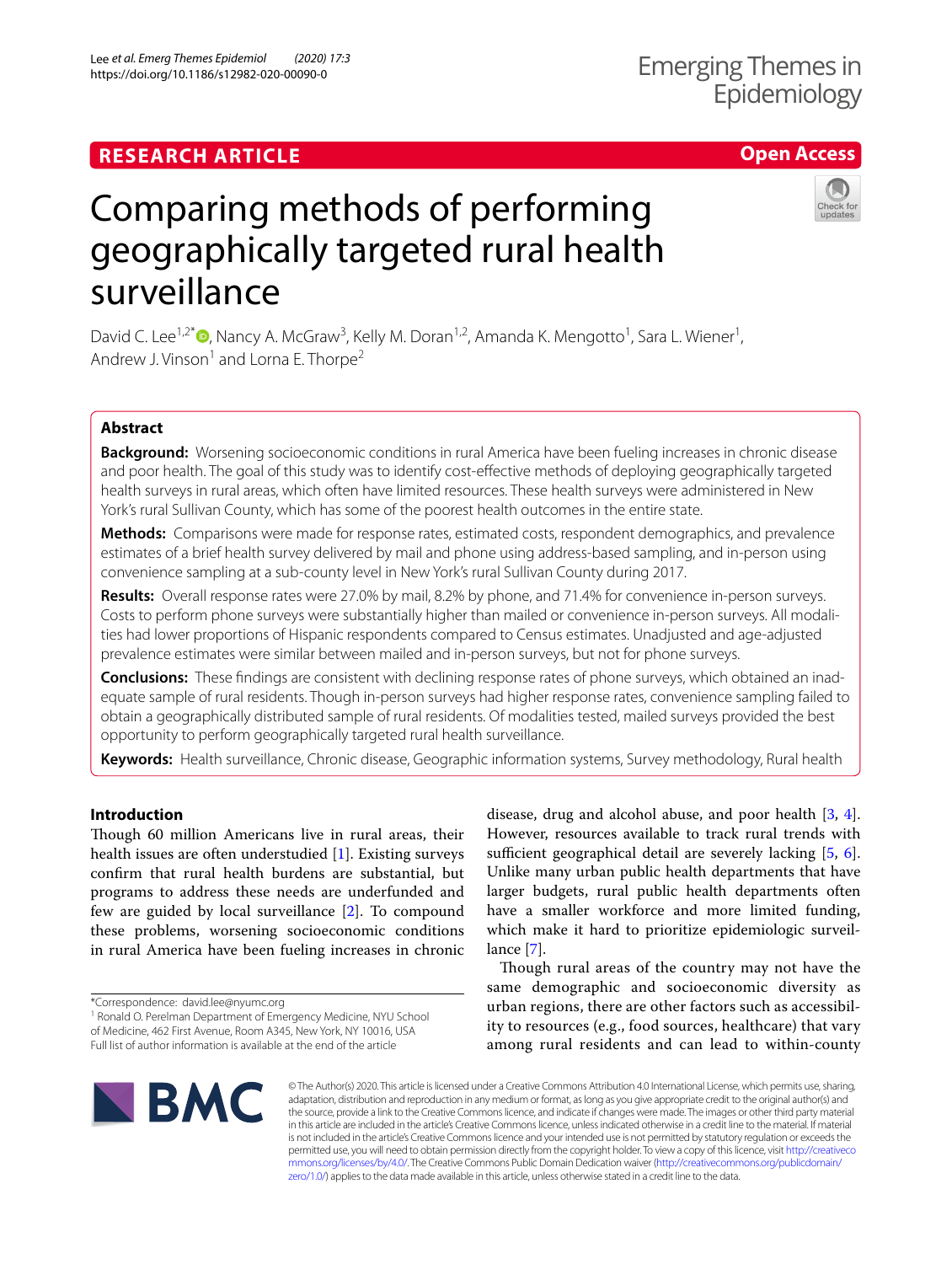disparities in health outcomes  $[8]$  $[8]$ . There is strong evidence from studies in urban areas that disease prevalence varies signifcantly at a sub-county level [[9\]](#page-8-8). In order to perform these studies in rural areas, it would be necessary to obtain more geographically precise estimates of disease prevalence.

Nationally, the Centers for Disease Control and Prevention (CDC) administers telephone-based health surveys by county using the Behavioral Risk Factor Surveillance System (BRFSS) [[10\]](#page-8-9). However, in a rural area like New York's Sullivan County, these annual assessments capture responses for only 40 to 50 of its nearly 60,000 adult residents. This small sample size makes it impossible to provide a geographically detailed assessment of how disease burden varies at a sub-county level [[9](#page-8-8)]. Better health surveillance is needed in places like Sullivan County, as it is ranked second to last in health outcomes and has had the highest rate of premature death in New York State [[11](#page-8-10)].

Compared to urban areas, the following conditions make rural health surveillance more challenging [\[12](#page-8-11)]. In Sullivan County, there are two area codes: 845 and 607, which each span across multiple counties. Therefore, traditional methods like random-digit-dialing would result in most calls being made to residents in the wrong county. Furthermore, in-person household surveys are more difficult because rural regions are less densely populated, which means prohibitively long travel distances to obtain sufficient population samples  $[13]$  $[13]$ .

To address these unique challenges of rural health surveillance, we applied an address-based sampling frame to phone and mailed surveys to capture a geographically precise population sample [[14\]](#page-8-13). We also analyzed the sociodemographic and geographic reach of in-person surveys based on convenience sampling, which is one strategy already employed in Sullivan County. Our goal was to fnd a cost-efective method of surveying a geographically specifc population sample. Doing so would enable sub-county estimates of disease burden that would help target health interventions to local areas in rural America that need them most [[15](#page-8-14)].

# **Methods**

# **Study design overview**

We administered a brief health survey by mail, by phone, and in-person in New York's rural Sullivan County. All surveys were performed contiguously in May 2017. We compared response rates, estimated costs, respondent demographics, and prevalence estimates among the three modalities. We also compared how response rates were afected by \$10 versus \$20 incentives for participation.

# **Study population**

The study population included adult residents of Sullivan County aged 18 years or older in ZIP code 12754, which is located in the town of Liberty, New York. Based on American Community Survey (ACS) estimates from 2013 to 2017, the ZCTA of 12754 has an adult population of 5375. We selected a single ZIP code to identify the most cost-efective method of delivering geographically targeted health surveys before distributing surveys to other ZIP codes throughout the county. Through each survey modality, we attempted to contact 200 adults for a total sample of 600 (see Additional file [1](#page-7-0): Appendix for survey questions consistently used in all three modalities).

# **Mailed surveys**

We obtained address point and parcel data for all mailing addresses in ZIP code 12754 from the New York State GIS Clearinghouse [\(www.gis.ny.gov](http://www.gis.ny.gov), May 2017). This data source was selected because it also listed property classes and land use data for all addresses. We included any residential listing that was not marked as seasonal or vacant housing. We also included commercial addresses listed as apartments. We randomly selected 200 address points for the mailed survey. Each mailing included one survey per address and a return envelope addressed to the Sullivan County Public Health Services with postage attached. The incentive for participation was randomly assigned as a \$10 or \$20 gift card received by mail. Respondents were given 3 weeks to return surveys given that there is a substantial infux of seasonal non-residents who arrive in Sullivan County over the summer.

# **Phone surveys**

We selected another non-overlapping random sample of address points in the same manner described above for the phone survey. To obtain phone numbers associated with each address, we used the reverse address lookup directory in the premium version of Whitepages.com. This site provides online directory services and is the largest available database of contact information for U.S. residents. It claims to have phone and address records for over 90% of Americans [[16](#page-8-15)]. As opposed to randomdigit-dialing, this approach allowed us to geographically target phone numbers in a specifc county and ZIP code.

Individuals in the database are listed in chronologic order with the most recent resident listed first. Therefore, we chose the frst person associated with each address who was not noted to be deceased. We also required that the main or primary phone number was currently registered to a Sullivan County resident in ZIP code 12754. Most of these primary phone numbers were landlines, which we restricted to the 845 area code that fully covers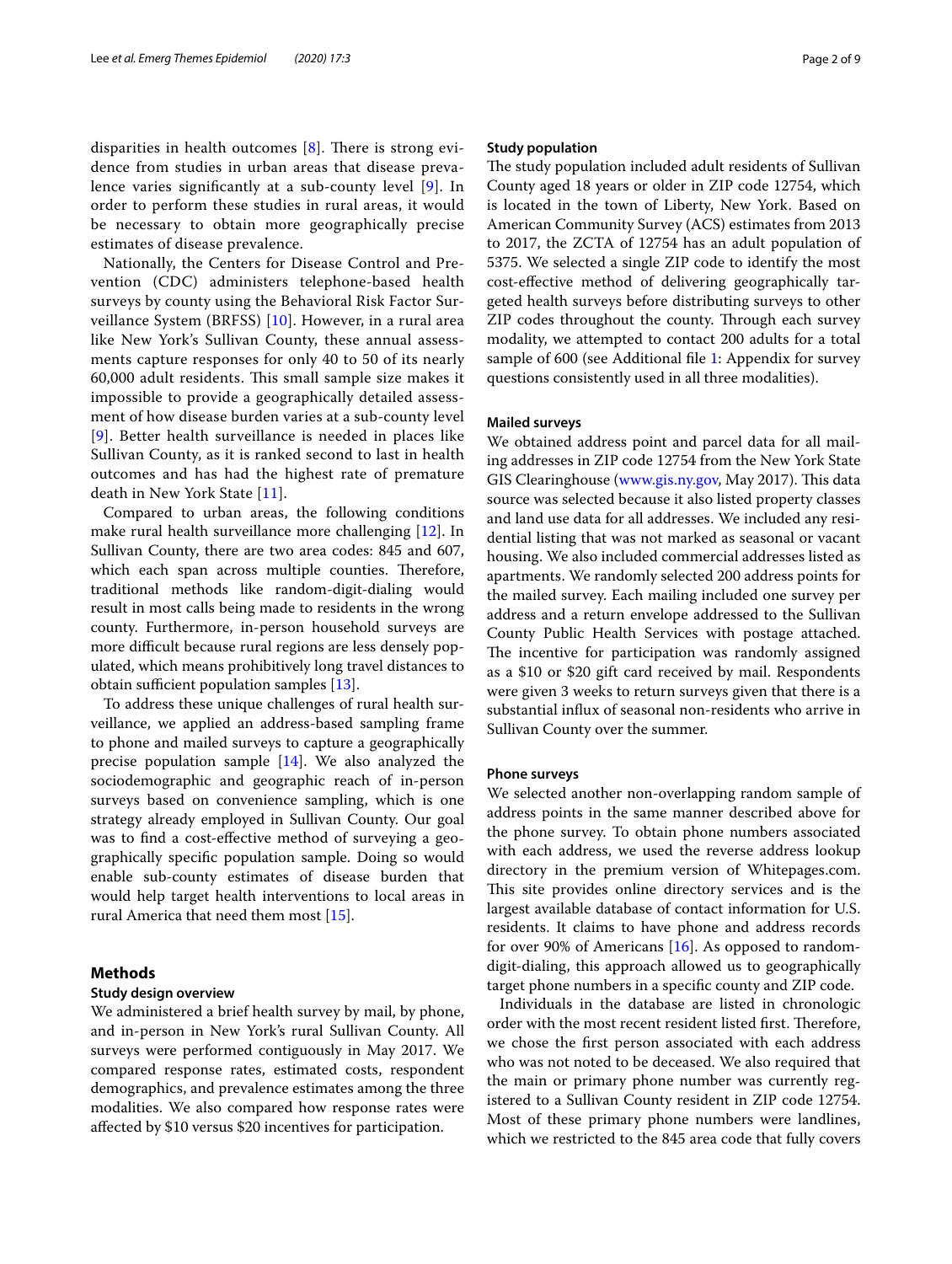ZIP code 12754. When the primary number was a mobile phone based on data from the directory, it also had to be currently registered to a Sullivan County resident in ZIP code 12754. We also scanned secondary phone numbers for additional mobile phone numbers that met these criteria. A total of 200 addresses with valid associated phone numbers meeting above requirements were selected for the phone survey. These addresses were randomly assigned to have a \$10 versus \$20 gift card received by mail as an incentive for participation.

Three rounds of calls were made to increase the likelihood of reaching a resident at each address. Calls were made on weekdays between 6:00 p.m. and 8:30 p.m., which were times in the evening when our research staff were available. In the frst round, calls were made without leaving a voicemail. In the second round, a voicemail was left to see if any return calls were made. In the third round, calls were also made without leaving a voicemail. To maximize the likelihood that an individual would pick up the call, we used Google Voice so that the area code listed on caller identifcation systems would show an 845 area code in the city of Monticello, New York (county seat of Sullivan County).

# **In‑person surveys**

For in-person surveys, we approached 200 individuals at a strategically central location with a large amount of diverse foot traffic, which is one type of health surveillance strategy already employed in Sullivan County. We chose this convenience sampling design because an address-based, in-person household survey would not be cost-efective in the county's rural and mountainous regions. We selected one of the two large grocery stores in ZIP code 12754 as the optimal recruitment site. The one chosen was larger and had more customers. Permission was granted to enroll survey participants in the store. At the entrance of the store, we approached the frst 200 customers and invited them to complete the brief health survey for a store gift card. In-person surveys were performed on 2 weekdays between 8:00 a.m. and 8:00 p.m., which were times when staf from the Sullivan County Public Health Services were available. As with the mailed and phone surveys, individuals were randomly assigned a \$10 versus \$20 gift card in-person as an incentive for participation.

# **Study outcomes**

Our primary outcome was the response rate (AAPOR RR2) as the measure of efectiveness for each modality used to deploy the survey. We also analyzed whether response rates difered between the \$10 versus \$20 incentives. Using standardized AAPOR (American Association for Public Opinion Research) defnitions, we also reported contact (CON1), cooperation (COOP2), and eligibility (ELR) rates (see Additional fle [1](#page-7-0) for equations). During the study, we tracked the total person-hours required to deliver the health survey for each modality and other costs. Secondary outcomes included respondent demographics (age, gender, race, and ethnicity)

lation area) 12754 from the ACS in 2013–2017. Other secondary outcomes were prevalence estimates obtained for key health conditions. Each survey respondent was asked whether they had ever been told by a doctor, nurse, or health professional that they had hypertension, hyperlipidemia, diabetes, or asthma. Questions were also asked to assess body-mass-index and smoking status. All questions were derived from the BRFSS. For each health condition, unadjusted crude prevalence was calculated in addition to age-adjusted prevalence using the direct method described by the CDC [\[17](#page-8-16)].

compared to Census estimates for ZCTA (ZIP code tabu-

#### **Statistical analysis**

For our primary and secondary outcomes, 95% confdence intervals were calculated using the binominal exact method. Rates and proportions were compared using Fisher's exact Chi-squared tests to identify statistically signifcant diferences. To estimate costs, total personhours were multiplied by a labor cost per hour and added to other costs required to deploy surveys through each modality. For prevalence estimates, we calculated 95% confdence intervals for unadjusted and age-adjusted rates across three age strata (18 to 44, 45 to 64, and 65 and older).

Statistical analyses were performed using Stata 14.2 (StataCorp: College Station, TX, 2015). Mapping was performed using ArcGIS Desktop 10.3.1 (ESRI: Redlands, CA, 2015).

# **Results**

# **Mailed surveys**

Out of 200 mailed surveys, 48 were returned to sender, resulting in a contact rate of 76.0%. When reviewed, 22 of the 48 returned were vacant addresses. The rest were undeliverable, unknown, or incorrect addresses. Of the 152 surveys successfully delivered to eligible addresses in ZIP code 12754, the cooperation rate was 31.6%. Of completed surveys, 81.3% were returned the frst week, 14.6% the second week, and 4.1% the third week. The overall response rate for mailed surveys was 24.0%. The \$20 incentive had a 27.0% response rate compared to 21.0% for the \$10 incentive, but this diference was not statistically significant (binomial exact,  $p=0.18$  $p=0.18$  $p=0.18$ ) (Table 1 and Additional fle [1](#page-7-0): Figure S1).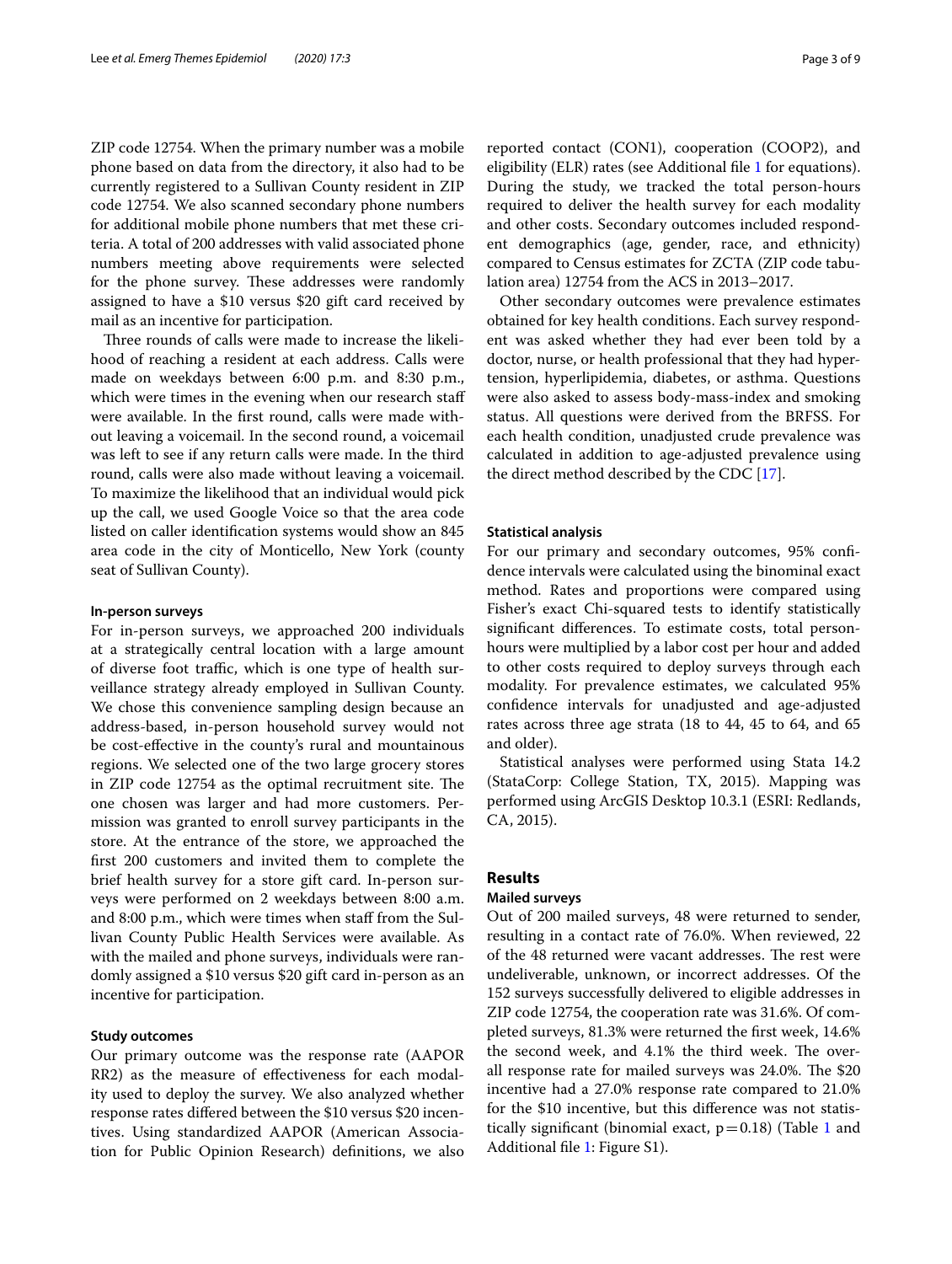| <b>Survey metrics</b>     | <b>Mailed survey</b>  | <b>Phone survey</b>    | In-person survey      |
|---------------------------|-----------------------|------------------------|-----------------------|
| Contact rate              |                       |                        |                       |
| Overall                   | 76.0% (69.5-81.7%)    | 33.2% (26.6-40.2%)     | 100% (Not Applicable) |
| \$10 Incentive            | 73.0% (63.2-81.4%)    | 27.6% (19.0-37.5%)     | 100% (Not Applicable) |
| \$20 Incentive            | 76.0% (69.7-86.5%)    | 38.8% (29.1-49.2%)     | 100% (Not Applicable) |
| Cooperation rate          |                       |                        |                       |
| Overall                   | 31.6% (24.3-39.6%)    | 24.6% (14.8-36.9%)     | 71.4% (61.4-80.1%)    |
| \$10 Incentive            | 27.6% (18.0-39.1%)    | 33.3% (16.5-54.0%)     | 57.8% (42.2-72.3%)    |
| \$20 Incentive            | 35.5% (24.9-47.3%)    | 18.4% (7.7-34.3%)      | 83.0% (70.2-91.9%)    |
| Eligibility rate          |                       |                        |                       |
| Overall                   | 100% (Not Applicable) | 80.0% (56.3-94.3%)     | 40.7% (33.3-48.4%)    |
| \$10 Incentive            | 100% (Not Applicable) | 81.8% (48.2-97.7%)     | 32.1% (22.2-43.4%)    |
| \$20 Incentive            | 100% (Not Applicable) | 77.8% (40.0-97.2%)     | 48.4% (37.7-59.1%)    |
| Response rate             |                       |                        |                       |
| Overall                   | 24.0% (18.3-30.5%)    | 8.2% (4.7-12.9%)       | 71.4% (61.4-80.1%)    |
| \$10 Incentive            | 21.0% (13.5-30.3%)    | $9.2\% (4.3 - 16.7\%)$ | 57.8% (42.2-72.3%)    |
| \$20 Incentive            | 27.0% (18.6-36.8%)    | 7.1% (2.9-14.2%)       | 83.0% (70.2-91.9%)    |
| Eligible survey responses |                       |                        |                       |
| Total number              | 48 of 200             | 16 of 200              | 70 of 200             |

# <span id="page-3-0"></span>**Table 1 Comparison of survey metrics by modality and incentive**

Survey metrics based on standardized AAPOR defnitions: contact rate (CON1), cooperation rate (COOP2), eligibility rate (ELG), and response rate (RR2) 95% confdence intervals in parentheses

# **Phone surveys**

To obtain 200 primary phone numbers with our reverse address lookup method, we sampled 248 random addresses of which 19.4% did not result in a landline with an 845 area code or a mobile phone registered to a living person at that address. Of the 200 primary phone numbers obtained, 92.5% were landlines and 7.5% were mobile phones. After three rounds of calls, our contact rate was 33.2%. Of these contacts, 60.9% were reached in the frst round, 27.5% in the second round, and 11.6% in the third round.

Among those contacted by primary phone number, 80.0% were eligible as they lived in the geographically targeted ZIP code, and the cooperation rate was 24.6%. The cooperation rate among those ofered the \$10 incentive was actually higher than those offered the \$20 incentive (33.3% versus 18.4% respectively). However, this diference was not statistically signifcant (binomial exact,  $p=0.13$ ). The overall response rate for phone surveys was 8.2% with no diference between response rates at the \$10 versus \$20 incentive (Table [1](#page-3-0)).

Only one person responded to 60 voicemails that we left in the second round of phone calls, and that person declined to participate. In addition, we also found 39 mobile phones listed among secondary phone numbers. Using these secondary numbers, we reached 9 additional people. However, 33.3% verbally refused, 22.2% hung up, 44.5% were ineligible based on their ZIP code, and none actually completed the survey. Because of the lack of success with these secondary phone numbers and the high rate of ineligibility, we reported results for phone surveys only using primary phone numbers.

### **In‑person surveys**

We approached 200 individuals for in-person surveys at one of the two large grocery stores in ZIP code 12754. Since surveys were in-person, the contact rate was 100% and reported cooperation rates were efectively the same as response rates because there were no non-contacts. However, among the 172 individuals who agreed to participate, only 40.7% were eligible since many people approached did not live in the geographically targeted ZIP code.

Among respondents who agreed to participate but were not eligible, only two individuals did not live in Sullivan County. The rest of the non-eligible respondents lived in 27 other neighboring ZIP codes within Sullivan County. Three of these neighboring ZIP codes had 7 to 11 respondents, twelve had 3 to 5 respondents, and twelve others had 1 to 2 respondents (see Additional fle [1:](#page-7-0) Figure S4). For in-person surveys, the overall response rate was 71.4% with a signifcantly lower response rate for the \$10 versus \$20 incentive (57.8% versus 83.0% respectively, binomial exact,  $p = 0.01$ ) (Table [1\)](#page-3-0)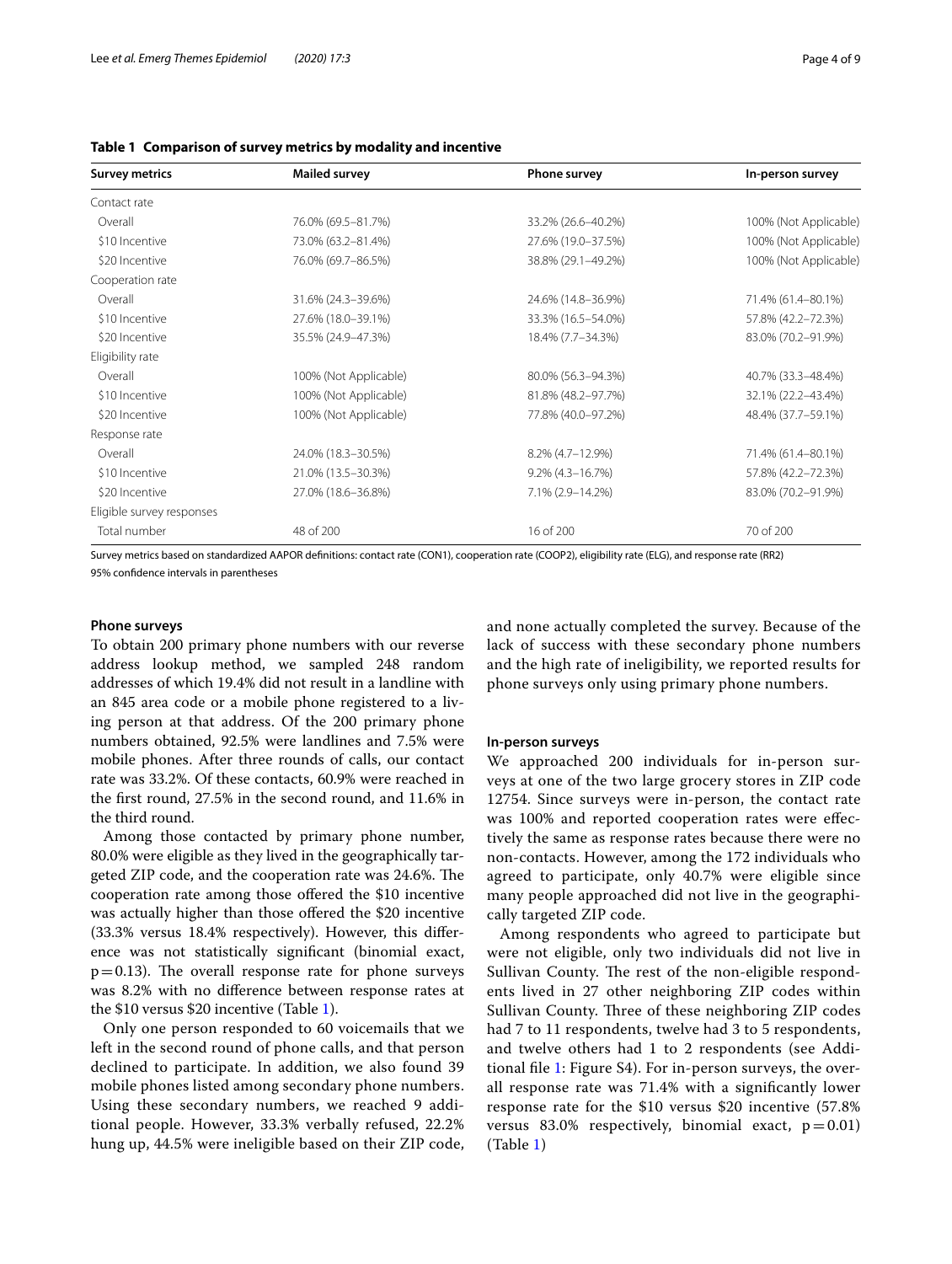# **Comparison of estimated costs**

Efort required to mail health surveys to 200 addresses was 10 person-hours, which included printing surveys and envelopes, applying postage and mailing labels, and enclosing the surveys by hand. For each mailed survey, we used a frst-class 49 cent stamp to mail the survey and a frst-class 49 cent stamp on return envelopes. For completed mailed or phone surveys, we also used a frst class 49 cent stamp to mail gift card incentives. Each envelope cost 2 cents and each survey cost 5 cents to print. Three rounds of calls to the 200 primary phone numbers required 500 total calls and 18 person-hours or approximately 2 min per attempted call. Approaching 200 individuals in-person required 9 person-hours.

Assuming labor costs of \$15 per hour and including incentive costs of \$10, mailed surveys were \$18.09 per completed survey, phone surveys were 55% higher at \$28.01 per completed survey, and convenience in-person surveys were 33% lower at \$12.07 per completed survey. At labor costs of \$10 per hour, phone surveys would have been 31% more expensive and in-person surveys 12% less expensive. In order to obtain responses for 6000 adults (just over 10% of the adult population in Sullivan County), it would cost approximately \$100,000 by mail, \$170,000 by phone, and \$70,000 in-person. However, the geographic distribution of these samples may difer substantially between methods.

# **Demographic comparisons**

There was a statistically higher proportion of adults aged 65 and older who responded to mailed surveys (39.6%) compared to Census estimates (20.3%). There was also a substantially lower proportion of adults aged 18 to 44 who responded to the phone survey (18.8%) compared to Census estimates (42.5%). However, this large discrepancy was not statistically signifcant due to the small number of responses obtained by phone. Finally, all survey modalities had a substantially lower proportion of Hispanic respondents compared to Census estimates (Table [2](#page-4-0) and Additional fle [1:](#page-7-0) Figure S2).

# **Prevalence estimates**

Among the three survey modalities, unadjusted prevalence estimates of health conditions were relatively similar in magnitude with the exception that the phone survey estimates often did not fall within the 95% confdence interval for estimates for mailed and in-person surveys. At times, age-adjustment worsened the discrepancy between estimates obtained from phone surveys and those obtained from mailed and in-person surveys. This result was mostly likely due to the small sample size and skewed age distribution obtained by phone (Table [3](#page-5-0) and Additional fle [1:](#page-7-0) Figure S3).

# **Discussion**

For a rural public health department, cost-efective health surveillance is needed to identify how disease burden varies at a sub-county level [\[18\]](#page-8-17). In Sullivan County, there are 50 ZIP codes that are not post-office boxes (38) fully within, 4 mostly within, and 8 with less than half of their area within the county). In this study, we geographically targeted one ZIP code to determine the most cost-efective strategy prior to performing a county-wide survey of all ZIP codes. By knowing how the prevalence of key health conditions varies among these ZIP codes, it would be possible to identify critical hotspots of disease,

# <span id="page-4-0"></span>**Table 2 Comparison of demographics of survey respondents by survey modality**

| Demographics   | <b>Mailed survey</b> | <b>Phone survey</b>      | In-person survey   | <b>Census estimates</b> |
|----------------|----------------------|--------------------------|--------------------|-------------------------|
| Adults         | 48 responses         | 16 responses             | 70 responses       | 5375 estimated          |
| Age strata     |                      |                          |                    |                         |
| 18-44 years    | 31.2% (18.7-46.3%)   | 18.8% (4.0–45.6%)        | 34.9% (23.5–47.6%) | 42.5%                   |
| 45-64 years    | 29.2% (17.0-44.1%)   | 56.3% (29.9-80.2%)       | 43.9% (31.7-56.7%) | 37.2%                   |
| 65 and older   | 39.6% (25.8-54.7%)   | 25.0% (7.3-52.4%)        | 21.2% (12.1-33.0%) | 20.3%                   |
| Gender         |                      |                          |                    |                         |
| Male           | 35.4% (22.2–50.5%)   | 31.2% (11.0-58.7%)       | 23.9% (14.3-35.7%) | 48.6%                   |
| Female         | 64.6% (49.5-77.8%)   | 68.8% (41.3-89.0%)       | 76.2% (64.1-85.7%) | 51.4%                   |
| Race/ethnicity |                      |                          |                    |                         |
| White          | 85.4% (72.2-93.9%)   | 68.8% (41.3-89.0%)       | 78.3% (66.7-87.3%) | 71.0%                   |
| <b>Black</b>   | 4.2% (0.5-14.3%)     | $6.2\%$ $(0.2 - 30.2\%)$ | 8.7% (3.3-18.0%)   | 6.3%                    |
| Hispanic       | 8.3% (2.3-20.0%)     | 18.8% (4.0-45.6%)        | 7.2% (2.4-16.1%)   | 20.7%                   |
| Asian          | $0.0\%$ (0.0-7.4%)   | $0.0\%$ (0.0-20.6%)      | $0.0\%$ (0.0-5.2%) | 0.9%                    |
| Other          | $2.1\%$ (0.1-11.1%)  | $6.2\%$ $(0.2 - 30.2\%)$ | 5.8% (1.6-14.2%)   | 1.1%                    |

95% confdence intervals in parentheses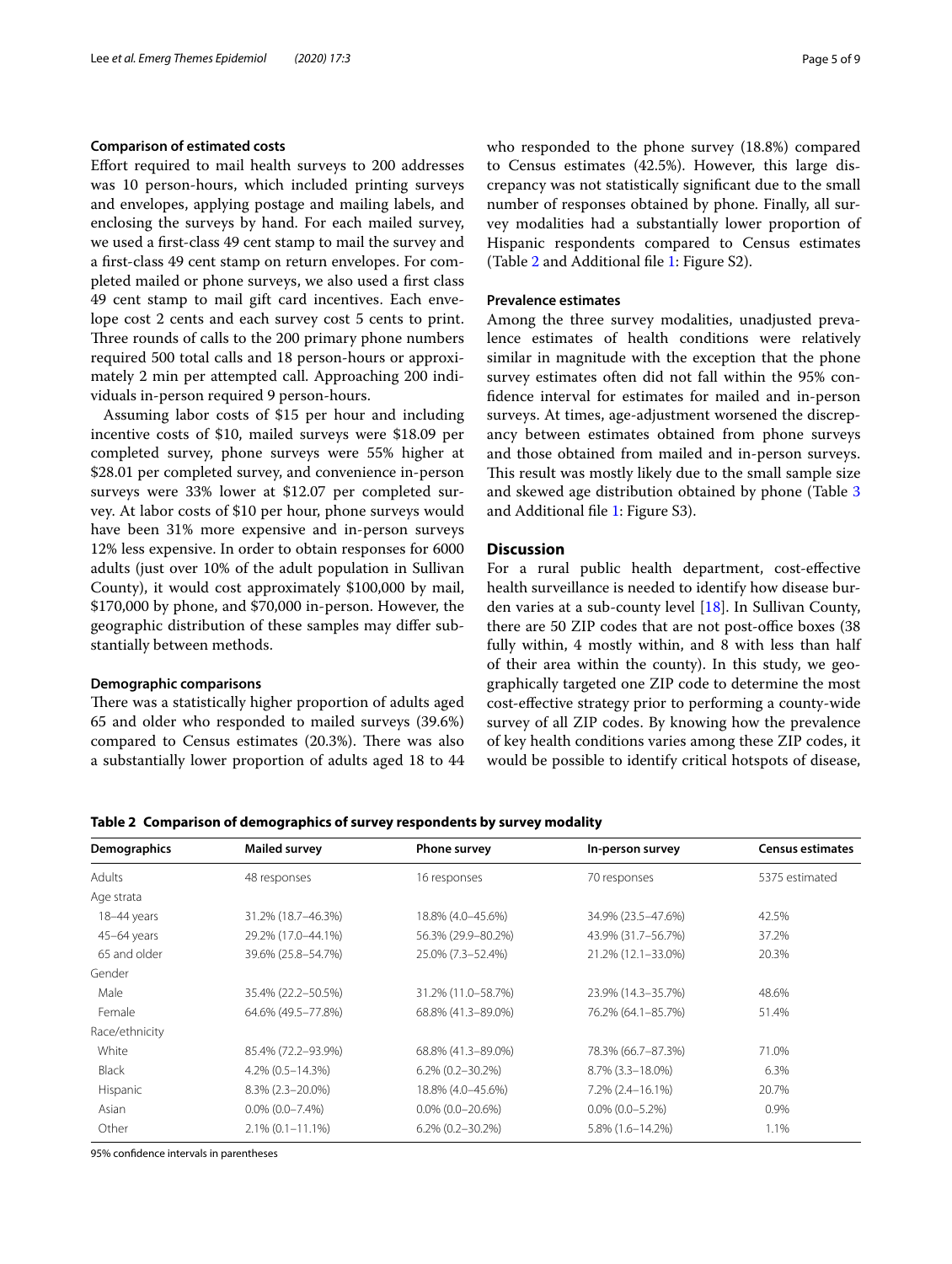| <b>Health outcomes</b>  | <b>Mailed survey</b>   | Phone survey        | In-person survey    |
|-------------------------|------------------------|---------------------|---------------------|
| Adults                  | 48 responses           | 16 responses        | 70 responses        |
| Unadjusted prevalence   |                        |                     |                     |
| Hypertension            | 43.8% (29.2-58.3%)     | 50.0% (22.5-77.5%)  | 35.7% (24.2-47.2%)  |
| Hyperlipidemia          | 41.7% (27.2-56.1%)     | 25.0% (1.2-48.8%)   | 37.1% (25.5-48.7%)  |
| <b>Diabetes</b>         | 10.4% (1.5-19.4%)      | 18.8% (0.0-40.2%)   | 18.6% (9.2-27.9%)   |
| Ever asthma             | 12.5% (2.8-22.2%)      | 25.0% (1.2-48.8%)   | 20.0% (10.4-29.6%)  |
| Current asthma          | $6.3\%$ $(0.0-13.4\%)$ | 12.5% (0.0-30.7%)   | $5.7\%$ (0.1-11.3%) |
| Ever smoking            | 39.6% (25.2-53.9%)     | 68.8% (43.2-94.3%)  | 38.6% (26.9-50.3%)  |
| Current smoking         | 12.5% (2.8-22.2%)      | 31.3% (5.7-56.8%)   | 21.4% (11.6-31.3%)  |
| Obesity                 | 39.6% (25.2-53.9%)     | 37.5% (10.9-64.1%)  | 54.3% (42.3-66.2%)  |
| Age-adjusted prevalence |                        |                     |                     |
| Hypertension            | 31.5% (18.6-44.5%)     | 59.0% (26.0-92.1%)  | 32.4% (20.8-44.1%)  |
| Hyperlipidemia          | 34.8% (19.6-50.1%)     | 16.1% (5.4-26.7%)   | 33.2% (22.1-44.3%)  |
| <b>Diabetes</b>         | 8.2% (1.1-15.3%)       | 11.8% (0.2-23.5%)   | 12.9% (6.5-19.3%)   |
| Ever asthma             | 11.7% (1.8-21.7%)      | 15.2% (2.1-28.2%)   | 23.9% (12.3-35.5%)  |
| Current asthma          | 5.2% (0.0-11.1%)       | $6.6\%$ (0.0-15.8%) | $6.9\%$ (0.0-13.7%) |
| Ever smoking            | 40.3% (24.0-56.7%)     | 67.2% (32.8-100%)   | 40.1% (27.2-53.0%)  |
| Current smoking         | 14.4% (2.7-26.1%)      | 16.6% (5.7-27.5%)   | 24.8% (13.2-36.5%)  |
| Obesity                 | 41.7% (25.3–58.1%)     | 49.6% (15.2-84.0%)  | 57.3% (44.3-70.4%)  |

<span id="page-5-0"></span>**Table 3 Comparison of health outcomes prevalence estimates by survey modality**

95% confdence intervals in parentheses

which can help rural public health departments focus their limited resources in areas with a higher burden of poor health [[19](#page-8-18)].

For mailed surveys, almost a quarter were returned to sender. A few of these were due to address errors, which may have been avoided by using an address verifcation service [[20](#page-8-19)]. However, many were vacant despite our having excluded vacant residences based on publicly available land use records. Even so, the mailed survey response rate was 24%, three times higher than the phone survey. For context, most surveys mailed once generally have response rates of 10% to 20% [[21](#page-8-20)]. Rates may be improved by sending follow-up mailings, but these will increase costs and some studies suggest the non-response bias in a single mailing does not difer substantially from multiple mailings [\[22\]](#page-8-21). In addition, ineligibility (not living in the targeted ZIP code or Sullivan County) was not a factor as surveys were directly mailed to addresses within the geographically targeted ZIP code. This design would make it possible to ensure that enough respondents are obtained per ZIP code in a county-wide health survey using sampling quotas [\[23](#page-8-22)].

For phone surveys, we found no apparent beneft of leaving voicemails or using secondary phone numbers from the reverse address lookup  $[24]$  $[24]$ . The reverse address lookup method was also not successful for nearly 20% of addresses queried, which may introduce another source of sample bias by missing individuals whose information is not publicly available  $[25]$  $[25]$ . The overall response rate of phone surveys was 8%, which is consistent with recent studies of telephone-based surveys  $[26]$  $[26]$  $[26]$ . The Pew Research Center estimates that 20 years ago phone survey response rates were 36%, 10 years ago they were 21%, and now they are down to 9%  $[27]$  $[27]$ . This low response rate meant that over an hour of effort was required to obtain each completed survey. For a rural public health department with limited resources, phone surveys currently require too much effort to perform.

The type of in-person survey performed in our study had a much higher response rate and appeared less costly to perform. However, there was no clear sampling frame in this approach, which was a convenience sample of a single site  $[28]$  $[28]$ . There are 20 other large retail food stores in Sullivan County, but not in every ZIP code (Fig. [1](#page-6-0) based on retail food store data from the New York State Department of Agriculture and Markets) [\[29\]](#page-8-28). Notably, some of these stores serve a specifc customer base and others are not open year-round and only cater to seasonal visitors [\[30](#page-8-29)]. Some customers willing to complete in-person surveys at the sampled grocery store lived in neighboring ZIP codes without a grocery store. However, their number were so few that the time and effort to obtain an adequate sample for these neighboring ZIP codes would dramatically increase the costs of this approach. For example, there were only 7 potential survey participants over 9 h from neighboring 12759, an adjacent ZIP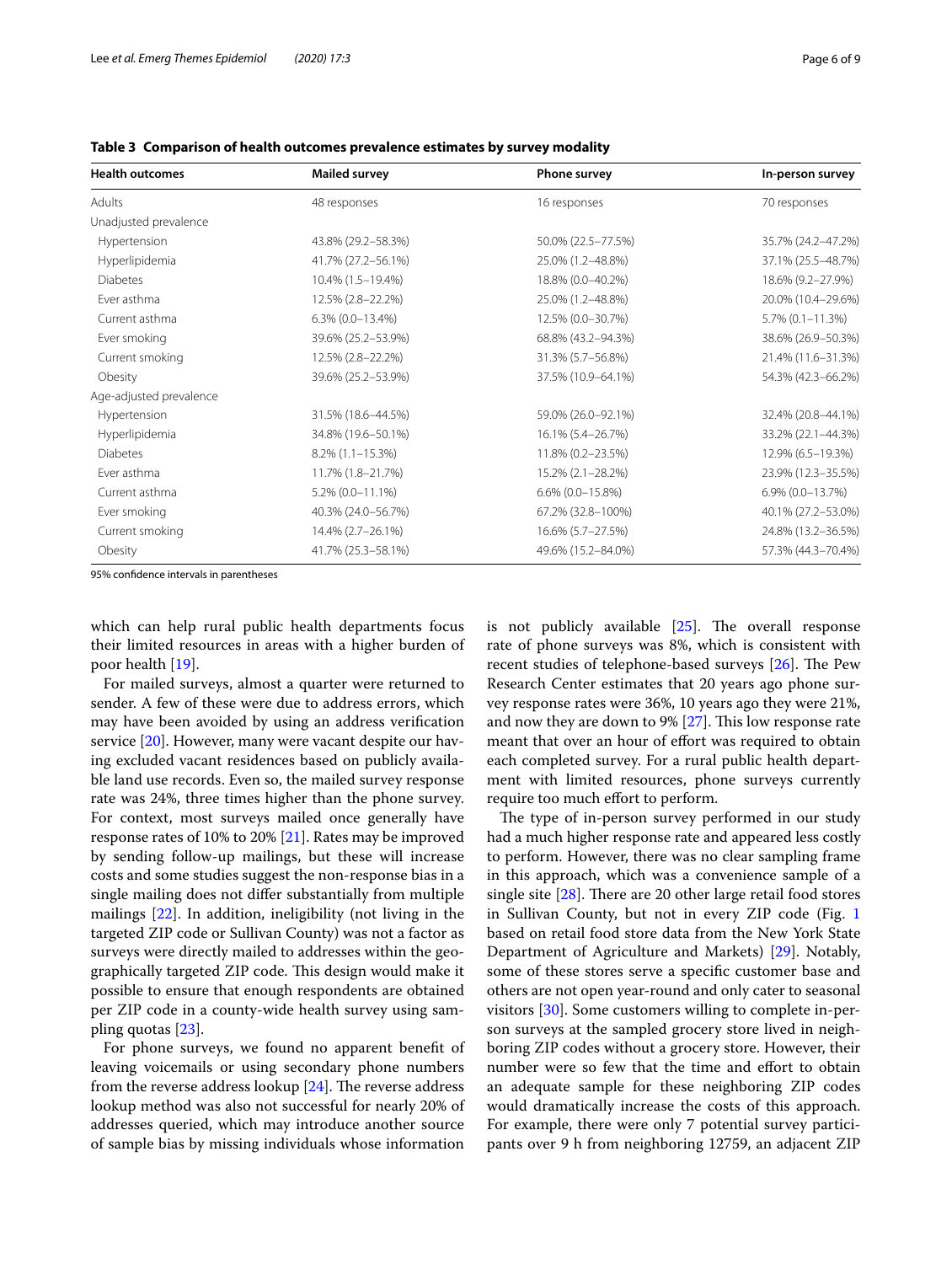

<span id="page-6-0"></span>code without a grocery store. Thus, it would have taken ten times longer to obtain the same sample size of 70 that was obtained for originally targeted ZIP code 12754.

Among the survey modalities, the in-person survey was the only one with a statistically signifcant diference in cooperation and response rates that favored the \$20 over \$10 incentive. It was surprising was that the cooperation rate for the \$20 incentive was lower than for the \$10 incentive in the phone survey (18% versus 33% respectively). This result may have been by chance since it was not statistically signifcant, and may also have been due to the small number of responses obtained, especially as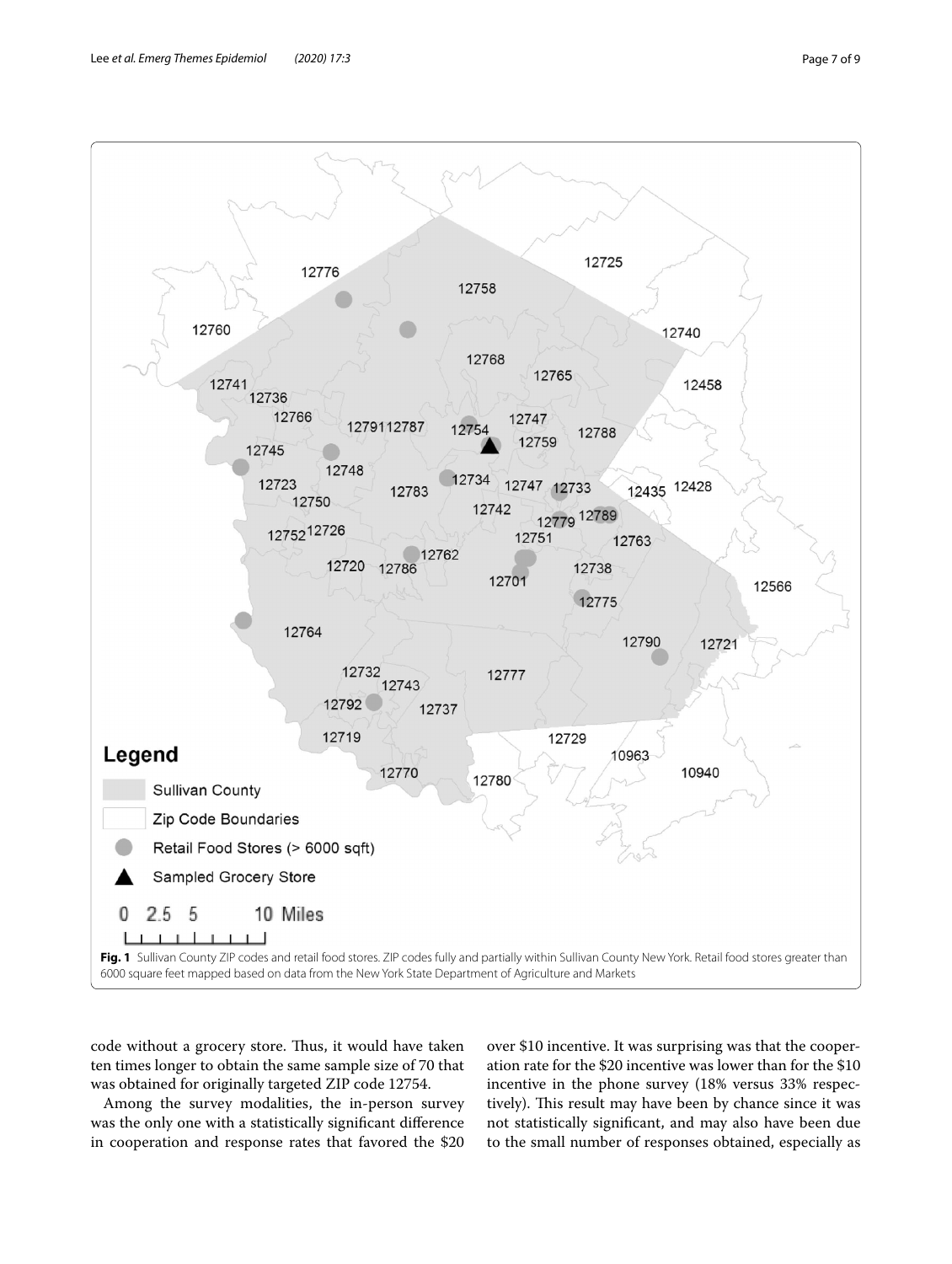the observed magnitude of diference was substantial. One potential explanation for the result, if true, might be that a higher incentive increased perceptions that the survey was a scam. Without a defnitive way for the public to confrm phone surveys, many national organizations regularly warn consumers against fraud telephone calls [\[31\]](#page-8-30).

Notably, all survey modalities had a lower proportion of Hispanic respondents than Census population estimates, which is consistent with the literature on survey participation [[32\]](#page-8-31). For in-person surveys, approaching customers at the other grocery store in the ZIP code where there are more Hispanic customers might have helped. Also, offering mail and phone surveys in Spanish would increase participation among Hispanic residents. Consistent with prior literature, mailed surveys had a higher proportion of adults older than 65, and phone surveys had a lower proportion of adults younger than 45 agree to participate [\[33\]](#page-8-32). Some of these biases can be partially corrected by age-adjusting results of the surveys. As for prevalence estimates, we found unadjusted and ageadjusted rates were generally similar for queried health conditions, except for some phone survey results, which likely did not have enough respondents to provide accurate estimates.

Other limitations of this study included that the design only focused on a single rural ZIP code. The reason for this study design was to determine the optimal approach for rural health surveillance prior to deploying a larger county-wide survey. In addition, the convenience sample of the in-person survey may present issues of dependence, therefore, inference may be limited in comparisons with this approach. Furthermore, to obtain our samples, phone and in-person studies were only performed on weekdays and at times when staff were available. For higher reliability in larger scale surveys, it would be important to perform sampling during weekends and other times during the day, which may be more successful in obtaining a representative sample. Our study also did not compare surveys performed without any incentive, which may be a means of reducing survey costs, but may lead to substantially lower response rates.

# **Conclusions**

In conclusion, current rural health surveillance methods are severely limited by small sample sizes, and there is a strong need to capture a larger proportion of rural residents through more comprehensive public health surveillance. While harnessing healthcare datasets in real time, such as electronic health record networks, holds future promise for rural area health surveillance [[9\]](#page-8-8), most rural counties still lack the infrastructure, training, and cross-institution partnerships to do so. Geographically targeted health surveys remain an important surveillance tool to monitor health behaviors and conditions. By providing a cost-efective means of fnding hotspots of poor health, we can help match resources and interventions to places where they are needed most in rural America.

Having identifed a cost-efective method of deploying a brief health survey in a single ZIP code of New York's rural Sullivan County, the next step is to perform a county-wide health survey to capture a substantial proportion of the population, but in a geographically specifc manner. By performing a county-wide survey of chronic disease prevalence, it would be then possible to evaluate alternative surveillance methods (e.g., using claims data, health information exchanges, or modelling approaches) to estimate rural chronic disease prevalence, which may be easier to sustain. This initial study within a single rural ZIP codes helps to address some of the questions regarding optimal survey design in rural settings.

We believe the results favor a mailed survey and also demonstrates that a higher incentive may not be worth the expense, especially if lower incentives allow for contacting more individuals. There are also ways to automate mailed surveys to reduce the efort required, and strategies to improve mailed survey response rates such as using colored ink and brief surveys have been studied through systematic literature reviews [[34\]](#page-8-33). Furthermore, these results identify the need to address some issues in the representativeness of the population samples obtained whether it be through age-adjustment or amending the surveys to accommodate residents whose primary language is not English.

# **Supplementary information**

**Supplementary information** accompanies this paper at [https://doi.](https://doi.org/10.1186/s12982-020-00090-0) [org/10.1186/s12982-020-00090-0](https://doi.org/10.1186/s12982-020-00090-0).

<span id="page-7-0"></span>**Additional fle 1.** Supplemental Appendix and Figures.

# **Abbreviations**

CDC: Centers for Disease Control and Prevention; BRFSS: Behavioral Risk Factor Surveillance System; AAPOR: American Association for Public Opinion Research; RR: Response rate; CON: Contact rate; COOP: Cooperation rate; ELR: Eligibility rate; ZCTA: ZIP code tabulation area.

# **Acknowledgements**

The content of the study reflects the views of the authors and not the official position of the Sullivan County Public Health Services nor the NYU School of Medicine. All authors have no conficts of interest to disclose.

#### **Authors' contributions**

DCL, AKM, and SLW collected the data. DCL and AJV performed the statistical analysis. DCL takes full responsibility for the accuracy of the data collection and statistical analysis. DCL, NAM, and LET conceptualized and designed the study. DCL drafted the manuscript and obtained funding for the study. All authors analyzed and interpreted the study results and critically revised the